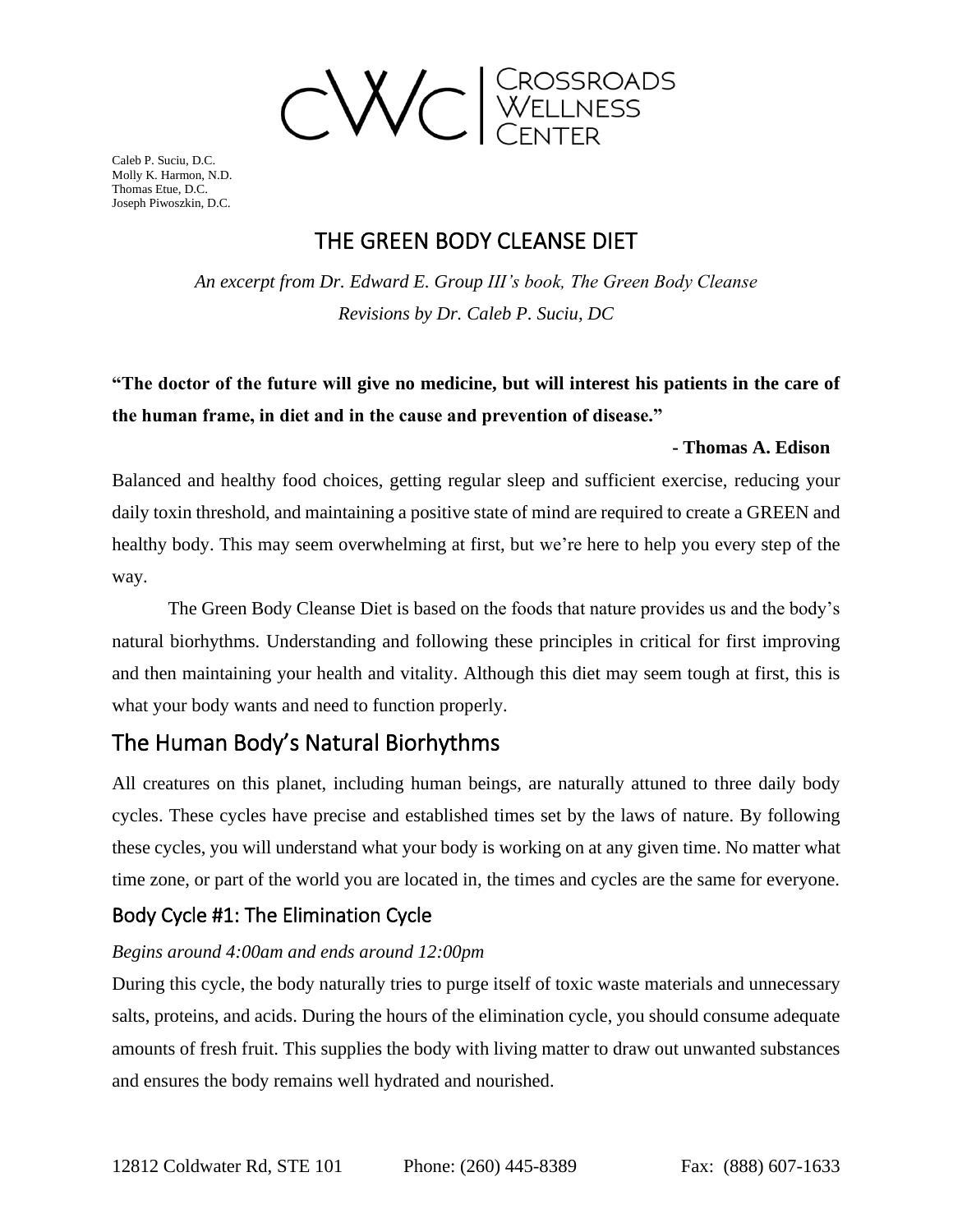

### Body Cycle #2: The Energy Cycle

### *Begins around 12:00pm and ends around 8:00pm*

During this cycle, food and nutrients are processed and stored to provide you with energy for the day. The best way to support your body during this cycle is to eat plenty of raw vegetables (such as salad) raw nuts, and seeds to provide your body with the energy it needs to maintain its natural biochemical balance.

### Body Cycle #3: The Regeneration Cycle

### *Begins around 8:00pm and ends around 4:00am*

This is an opportunity for your body to heal and regenerate. This is when the body should get quality sleep. During this cycle, the body assimilates all the foods that were consumed during the day and then processes the nutrients to regenerate itself. If the sleep cycle is disrupted by irregular work patterns, night feeding of infants, travel across many time zones, or other factors, the body loses its ability to regenerate cells, which leads to their degeneration instead of regeneration.

### The GREEN Body Cleanse – Diet Recommendations

For optimal health, all recommended foods should be certified organic, locally or home grown. This will help ensure their purity and nutritional content hasn't been compromised by toxins such as pesticides, antibiotics, hormones, and other chemicals.

Raw organic fruits, vegetables, seeds, nuts, nut and seed milks, natural oils and sprouted grains provide the most nutrition to the body. Because they are not processed or treated (just gathered and cleaned), they provide the natural enzyme necessary for healthy digestion. If you were not raised on raw organic vegetables or foods, it may be difficult for you to make the transition from cooked, fried, or processed foods. Take it slowly and start by eating fresh fruit for breakfast every morning. After you've done that for a week or so, start eliminating one toxic food plus one toxic beverage every week until you have accomplished the goal of reducing your daily "toxic threshold." This process might take you three to six months, depending on how strict you are in following the plan.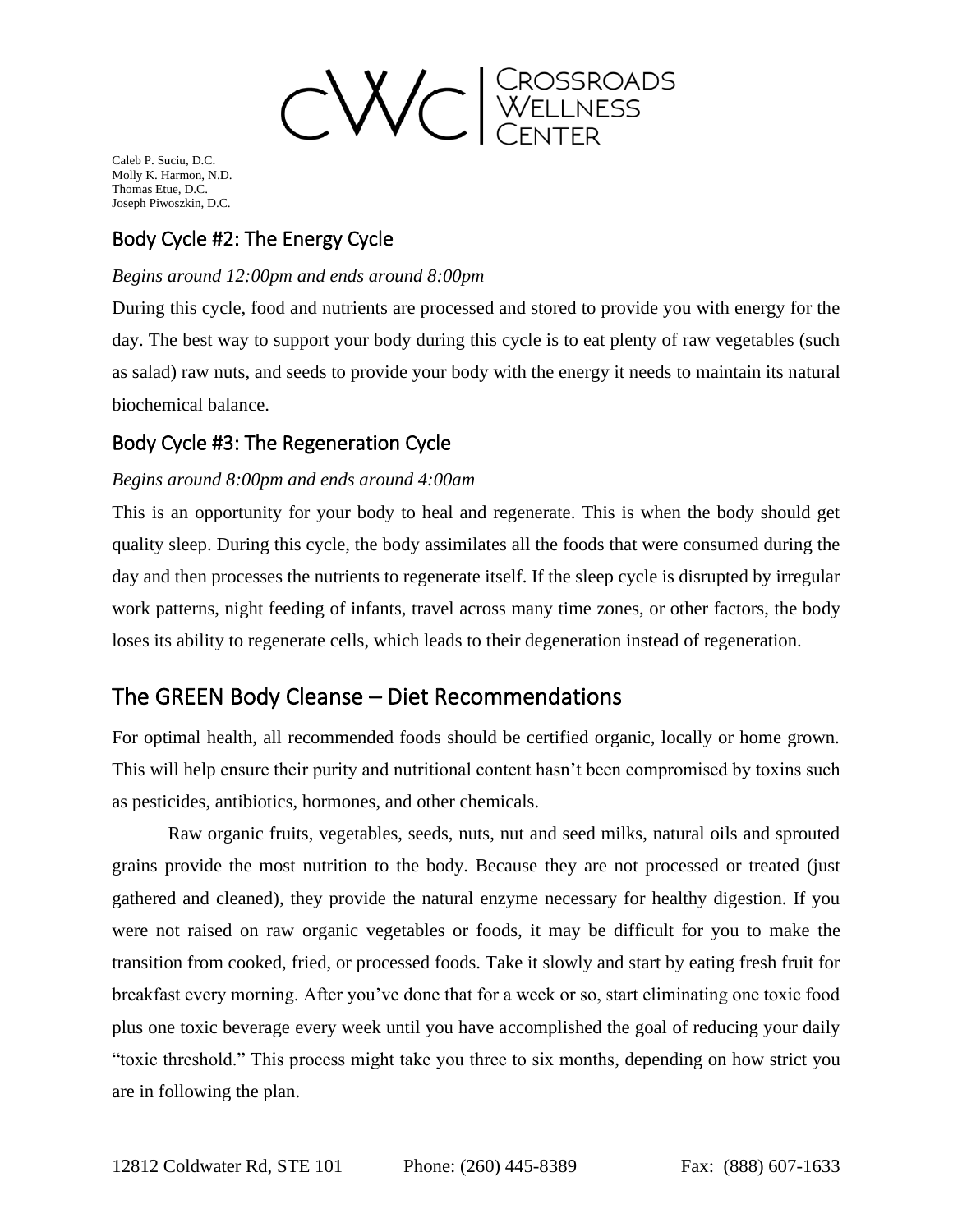

Drinking water or beverages with meals dilutes the digestive juices, which slows down the digestion process. Try to drink water between meals. If this doesn't suit your lifestyle, limit your water intake during meals to fewer than eight ounces. Drink only water with meals instead of milk, juices, soda, etc.

### **Eating five small meals daily helps regulate your metabolism.**

This might sound difficult, but when you think about it, it takes just a minute to peal and enjoy a banana or eat a handful of seeds or nuts.

Eat slowly and chew your food until it is a liquid-pulp before swallowing. This will allow your stomach to signal your brain "Hey, I'm full now," so you avoid taking in excessive calories. You produce up to thirty-two ounces of saliva every day. Chewing your food will help your body absorb vital nutrients more thoroughly and rapidly due to the enzymes secreted in your saliva. After food is liquefied in the mouth, the tongue will recognize the various flavors of each food and then send messages to the brain (which in turn orders production of the corresponding digestive juices needed to break down that food). Chewing your food well ultimately leads to more effective digestion, better taste, and – one of the best kept secrets – quicker weight loss.

### Does Any Combination of Organic Foods Create a "Perfect" Meal?

Consuming organic foods is a step in the right directions, but your body depends on the correct balance of food types. It's important to know how foods react with one another once they are inside the body. Many competing theories exist about the best food or diet combination to follow regularly. In this chapter, the recommendations are based on what has been found to provide results in our practice and based on the biochemistry of the body. The next few pages cover the most damaging combinations of food, then suggestions are presented for five balanced meals that you are sure to enjoy.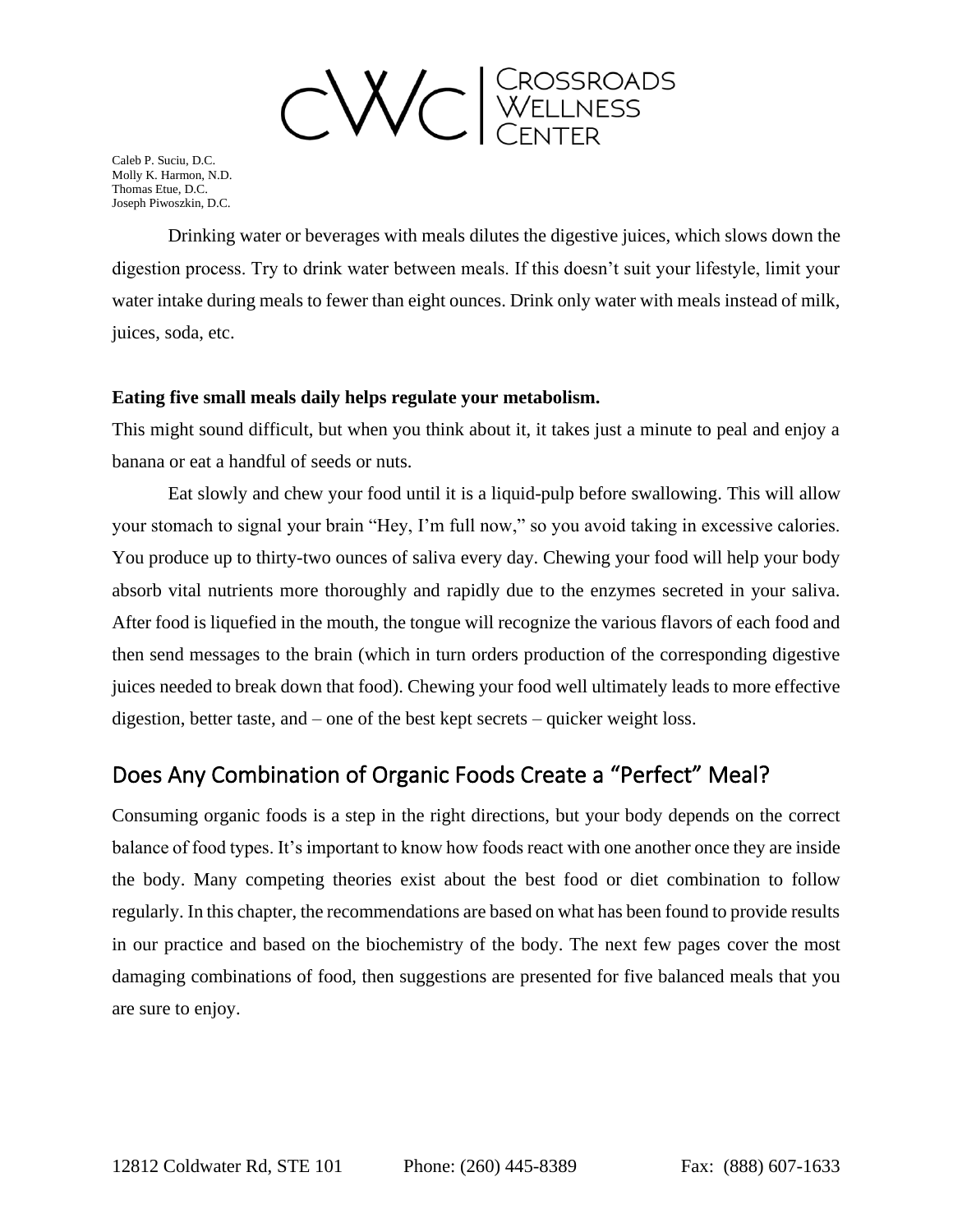

# What Happens When Proteins and Starches are Consumed in the Same Meal?

**Example of meals containing proteins and starches:**

**Breakfast:** Eggs, bacon, milk, sausage, or cheese (proteins), combined with bread, potatoes, or tortillas (starches).

**Lunch/Dinner:** Red meat, sandwich meat, or chicken (proteins), combined with a baked potato, French fries, pasta, or bread (starches).

When animal proteins and starched are metabolized, the end products are normally acidic. Your body should actually be slightly alkaline, not acidic. Your gastric juices contain three enzymes that act on proteins, fats, and milk; they are pepsin, lipase, and rennin, respectively. Protein digestion required an acid environment initiated by the secretion of pepsin into the stomach. Pepsin splits the protein molecule to form hydrochloric acid.

As the stomach becomes more acidic whole digesting protein, starch digestion ends. Those conditions which are optimum for protein digestion, then, exclude starch digestion. Worse, the introduction of the starch almost neutralizes the acid, thus deactivating the enzyme and creating the climate for putrefaction and fermentation. Non-starchy vegetables make for the best combinations with proteins. Refer to the food chart on the following page.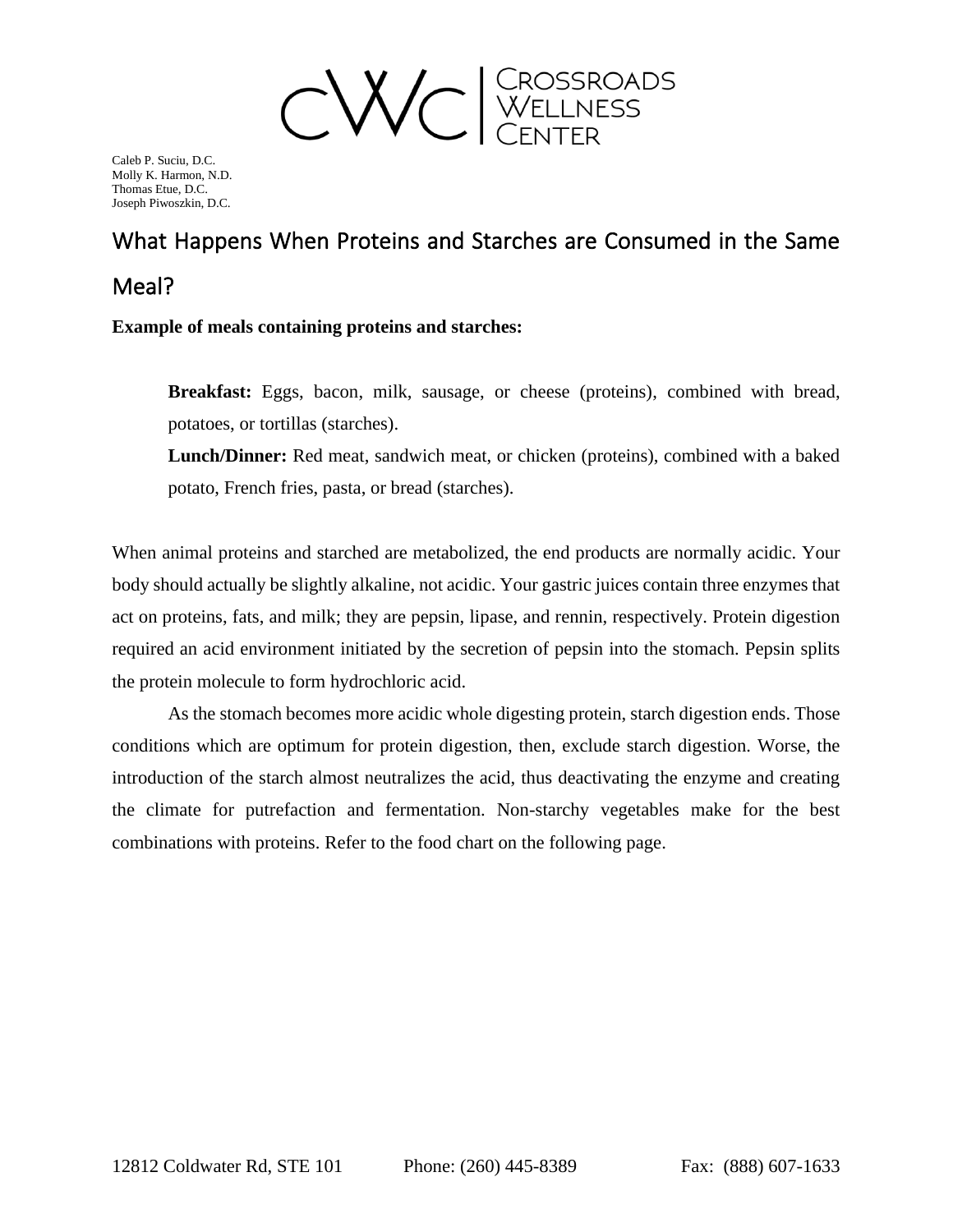

### **Combine proteins with non-starchy vegetables.**

| <b>Starchy Vegetables</b>  | <b>Non-Starchy Vegetables</b>       |                                  |
|----------------------------|-------------------------------------|----------------------------------|
| and Grains                 |                                     | (Best Combination with Proteins) |
| <b>Bagels</b><br>$\bullet$ | <b>Alfalfa Sprouts</b><br>$\bullet$ | Okra                             |
| <b>Beans</b>               | Artichokes                          | Onions                           |
| <b>Bread</b>               | Asparagus                           | Peppers                          |
| Corn                       | <b>Bamboo Shoots</b><br>$\bullet$   | Radishes                         |
| Lentils                    | <b>Broccoli</b><br>$\bullet$        | Rutabaga<br>$\bullet$            |
| <b>Muffins</b>             | <b>Brussel Sprouts</b>              | Sauerkraut                       |
| Pasta                      | Cabbage                             | <b>Snow Peas</b>                 |
| Potatoes                   | Carrots                             | Spinach<br>$\bullet$             |
| Tortillas                  | Cauliflower                         | Summer Squash<br>$\bullet$       |
| <b>White Rice</b>          | Celery                              | Tomatoes (fruit)                 |
| <b>Winter Squash</b>       | <b>Green Beans</b>                  | Turnips<br>$\bullet$             |
| (butternut, acorn)         | Leafy Lettuce<br>$\bullet$          | <b>Water Chestnuts</b>           |
| Yams                       | Leeks                               | Zucchini                         |
|                            | <b>Mushrooms</b>                    |                                  |

## What Happens When Acid Foods and Starches are Consumed in the Same Meal?

**Example:** Bread, pasta, rice, etc. + any acid fruit or fruit juice

The digestion of starches begins in the mouth with an enzyme called ptyalin (pronounced tie-ullun). The salivary glands secrete saliva, which is high in ptyalin and reduces starch to maltose, which in turn is reduced in the intestines to dextrose. Ptyalin will not activate in a mildly acidic or strong alkaline environment. The acid in regular vinegar, grapefruit, lemon, or other sour fruits will completely stop the action of ptyalin, resulting in a poorly digested meal. These meals will likely ferment, producing toxic by-products as well as decreasing the nutritional value of the meal. You should not mix acids and starches during meals.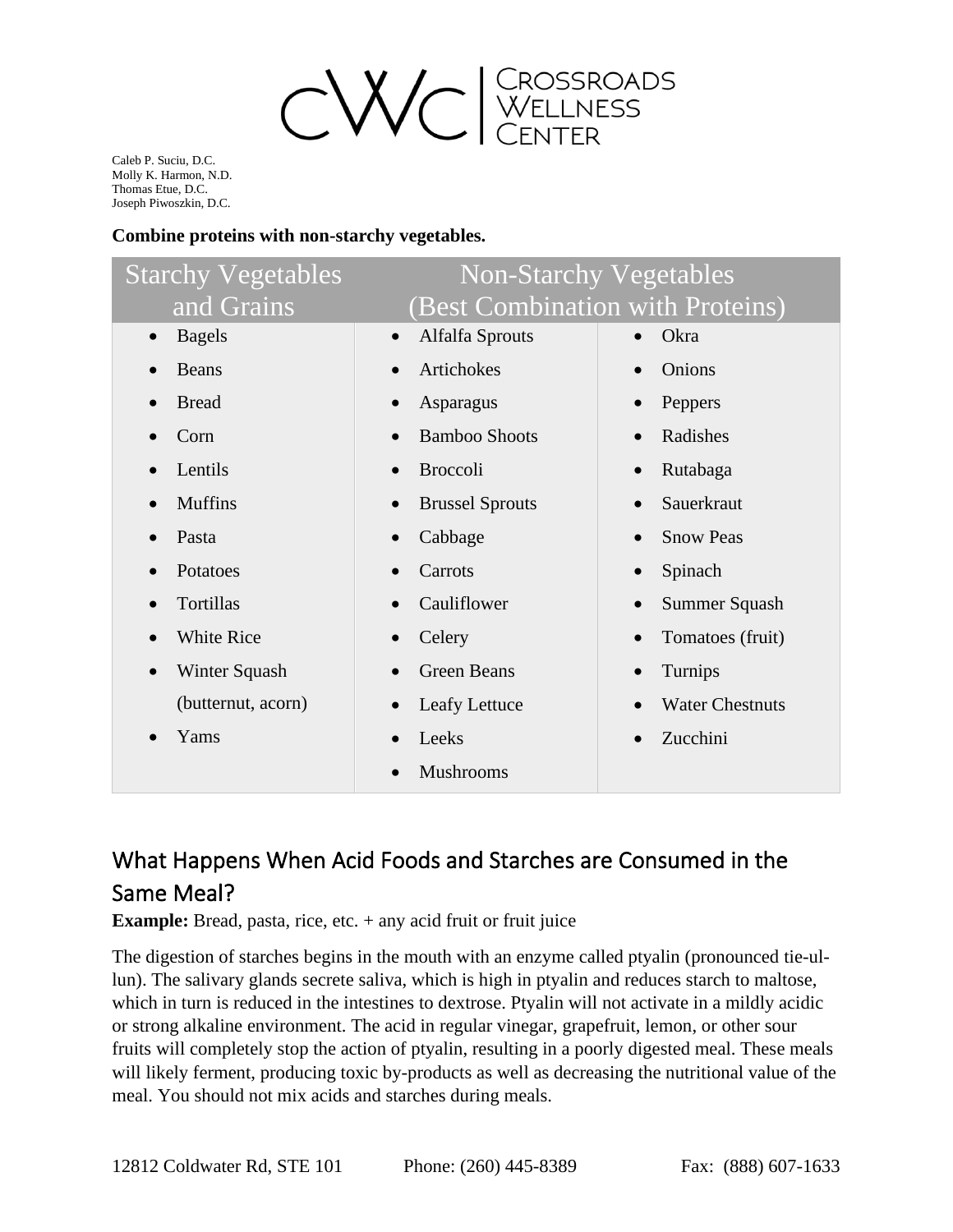

## What Happens When Acid Foods and Proteins are Consumed in the Same Meal?

**Example:** Meat + any acid fruit or juice

Pepsin (an enzyme that digests protein) acts favorably in an acid environment. Therefore, you might think the addition of more acids, such as citrus fruits, might improve the digestive process, but the addition of citrus or other acids stops the secretion of the gastric juices necessary for protein digestion. Either the pepsin will not be secreted in the presence of an acid, or the acidic environment will destroy the pepsin. Any acid (say, vinegar or lemon) on a salad, when eaten with a protein meal, stops the production of hydrochloric acid since the pepsin interferes with protein digestion. An exception to this rule is that you can combine acids with nuts and seeds because the high fat content in these foods will postpone the gastric secretion until the bod assimilates with the acids. Therefore, use raw nuts or seeds (not roasted or salted) with salads to neutralize the acids typically found in salad dressing.

## What Happens When Meat, Cheese, and/or Milk is Consumed in the Same Meal?

If two different types of high proteins are eaten together, the amount of the digestive secretions for each might stop the action of the other. In other words, your body cannot modify the digestive the digestive process to accommodate each food. Suppose milk – or milk products – are consumed with meat: this would initiate a highly acidic reaction and upset the proportions of pepsin and lipase acting on the meat. The body cannot fully digest both proteins which leads to the development of toxins.

## What are Some Alkaline Foods for Neutralizing Acid-Forming Foods?

Eighty percent of the time, you should consume alkaline producing foods. These foods aid in digestion, neutralize acids, and help restore the body's natural alkaline state. You should always eat the following foods fresh, raw, or slightly steamed and they should be locally or organically grown. (Although some fruits are classified as acid fruits, once they are broken down in the body, they convert the body fluids to an alkaline state).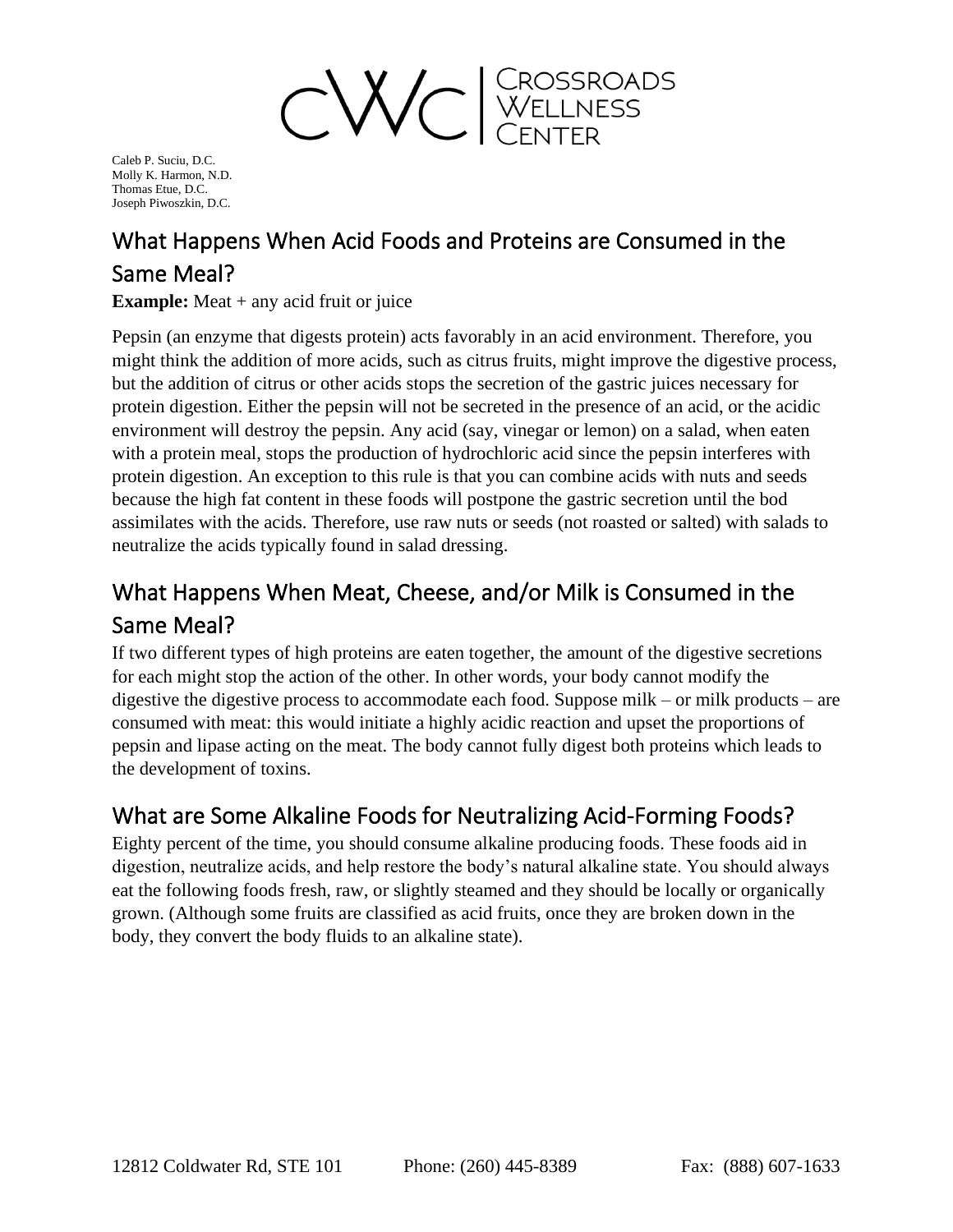

## Highly Alkaline Fruits & Vegetables (Best Option)

- Avocados
- Blackberries
- Carrots
- Celery
- Chives
- Cranberries
- **Currants**
- Dates
- Endive
- Figs
- Grapes (sour)
- Kale
- Plums
- Pomegranates
- Prunes
- Raisins
- Raspberries
- Romaine
- Spinach
- Alfalfa Sprouts
- Apples
- Apricots
- Artichokes
- Bamboo Shoots
- Beans (snap, string, wax, navy)
- Beets & Beet Leaves
- Berries (most)
- Bok Choy
- Broccoli
- Cabbage (red, white, savoy, Chinese)
- Cantaloupe
- Cherries
- Chicory
- Coconuts
- Cucumbers
- Eggplant
- Grapefruit

• Honeydew

Other Alkaline Fruits & Vegetables

- Horseradish
- Kelp Leeks
- Lemon
- Mangoes
- Nectarines
- Okra
- Onions
- Oranges
- Organic Apple Cider Vinegar
- Papayas
- **Parsnips**
- Pears
- Pineapples
- Pumpkins
- Tangerines
- Tomatoes
- Turnips
- Watermelon

### The GREEN Body Cleanse – Sample Daily Menu

Now that you've learned the basics about food mixing and optimal combinations. Read on to fond a ready-made diet plan that you can start today. This is no bland, uninspiring diet either. The foods that are included (if prepared properly) are so loaded with energy and flavor, you won't ever want to return to eating the high-fat, processed foods which we've become so accustomed. Eating five balanced meals at the recommended times each day can help restore the health of your body, reduce the carbon footprints on the environment and, consequently, restore and enhance your overall well-being.

- 
- 
-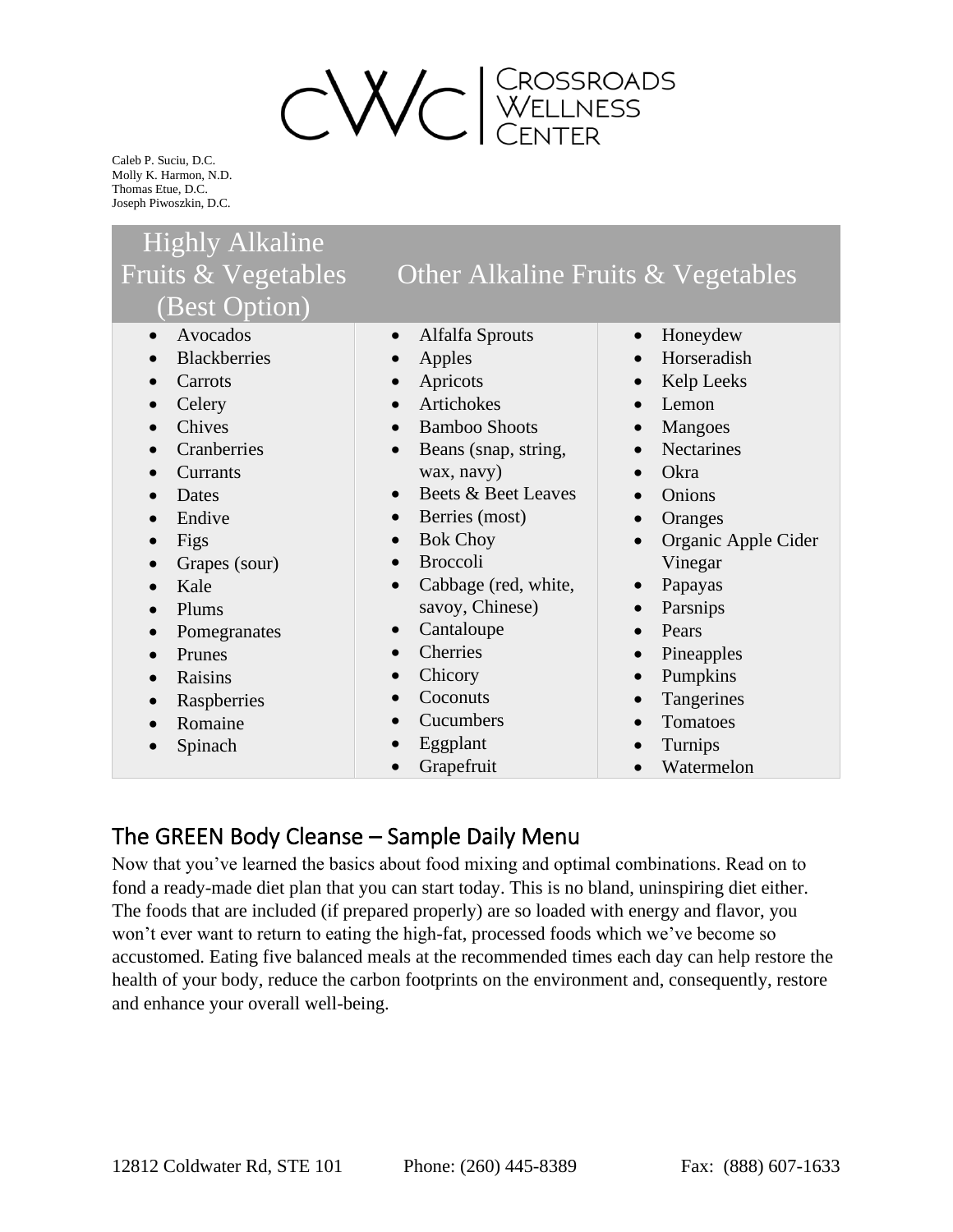

### **Meal #1 of the day: BREAKFAST**

#### *Time: Between 4:00am – 9:00am*

Eat Organic fresh fruit or drink freshly squeezed fruit juice. Eat or drink only fruit. Try to mix up the fruits during the week. For example, do not eat bananas every morning. Try Melons now and then, as they are one of the easiest foods to digest. Melons proceed directly to the intestines when consumed. If they are held up in the stomach by other foods, they will decompose quickly and ferment. A melon is a great way to start the day. You can eat a different variety of fruits throughout the who morning, but never mix sweet fruits with acid fruits. It's okay to mix sweet with subacid or acid with subacid (see below). Eat as much as you want until you are full. Remember, you are supporting your body's Elimination Cycle.

**Acid Fruits** (These fruits have the greatest detoxification power): lemons, oranges, pineapples, strawberries, grapefruit, kumquats, tomatoes, tangerines, limes, sour grapes, and sour apples.

**Subacid Fruits**: apricots, apples, pears, nectarines, sweet plums, cherries, mangoes\*, raspberries, kiwi, blackberries, blueberries, and cranberries.

**Sweet Fruits:** bananas, papaya, dates, prunes, sweet grapes, cantaloupe, coconuts, mangoes\*, peaches, pears, watermelon, figs, pomegranates, honeydew melon, and persimmons.

\*Mangoes are both sweet and subacid.

### **Meal #2 of the day: MID-MORNING SNACK**

*Time: Should be eaten halfway between breakfast and lunch*

For a nice brunch, you can snack on one of the following items.

Choose A, B, C, D. (For example, you might eat A on Mondays, B on Tuesdays, C on

Wednesdays, etc.) Remember to chew your food well before swallowing.

**A – Raw Nuts or Seeds:** It's said that a handful of seeds will provide the body with 12-14 hours of energy. Many people have reported that after eating seeds for their mid-morning snack for 3 months, they noticed 300-400% increase in their energy levels. Make sure your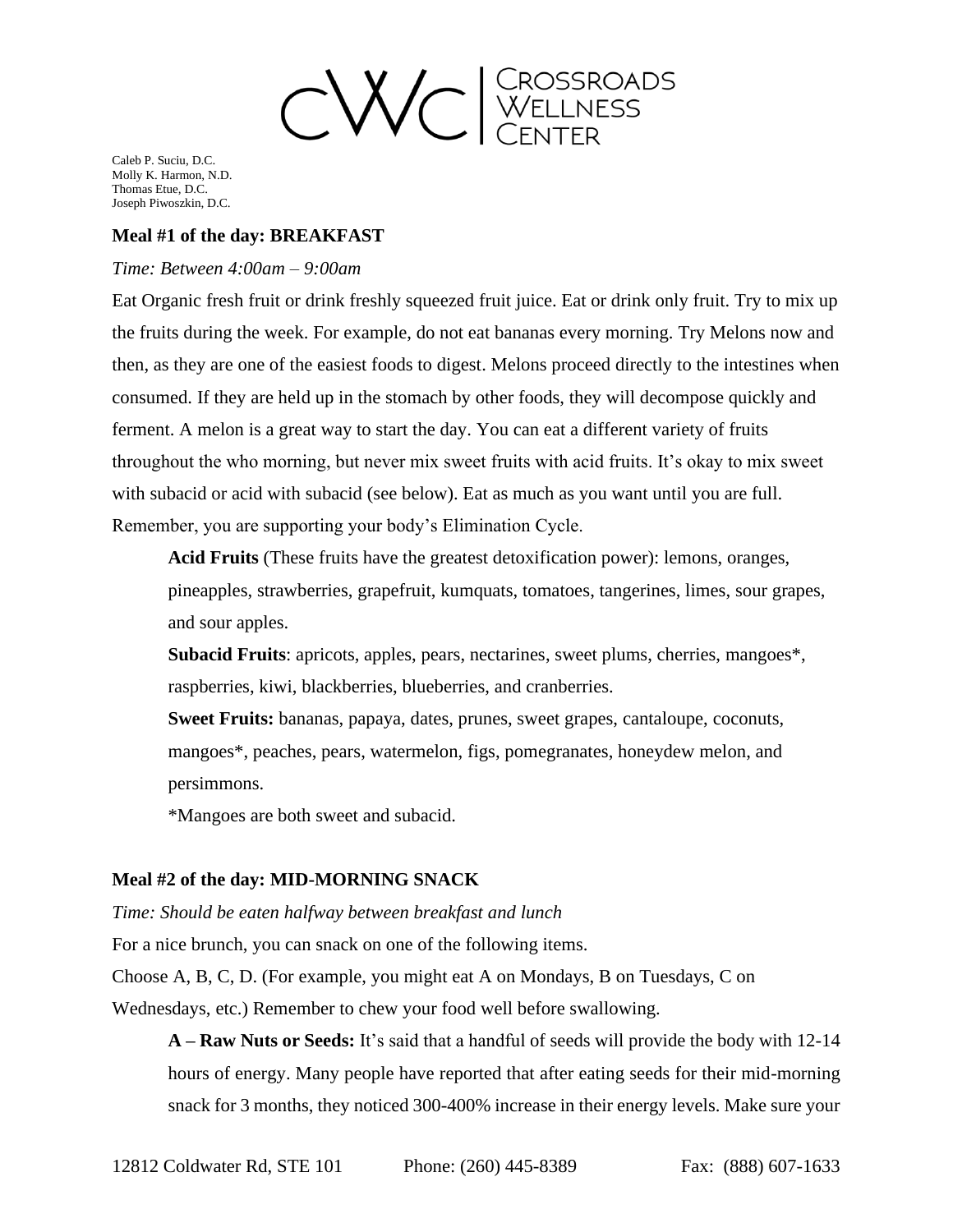

> seeds are raw – roasted seeds have lost their life force. For more flavor, you can mix in some hempseed oil, garlic juice, balsamic vinegar, or organic apple cider vinegar. Choose: almonds, cashews, Brazil nuts, pistachios, sunflower seeds, flax seeds, hemp seeds, chia seeds, wheat berries, grape seeds, hazelnuts, pine nuts, squash seeds, sesame seeds, macadamia nuts, and walnuts. Siberian cedar nuts have one of the highest life force energies and are one of the most nutritious and medicinally valuable pine nuts in the world.

> **B – Organic Super Green Food Supplement:** Supplement your morning snack with a high-quality green powder mix (wheat grass or a chlorella supplement) or organic blue green algae in a 21oz glass of purified water and add one teaspoon of organic apple cider vinegar. This is fast and easy and provides your body with the nutritional value of five full salads.

> **C – Organic Goji Berries:** If you're not familiar with the remarkable health benefits of Tibetan goji berries, do yourself a favor and try them. They pack more nutritional value into each bite than just about any other food.

> **D – Organic Avocado:** Cut your avocado and sprinkle with fresh ground black or white pepper and squeeze fresh lime juice over it before eating. The pepper will speed up your metabolism and the avocado contained the enzyme lipase. Foods containing lipase are the ones with naturally occurring "good fat". Research from UCLA indicates organic avocados are the highest fruit source of lutein (a carotenoid that helps prevent eye disease) among the twenty most frequently eaten fruits. In addition, researchers found that avocados have nearly twice as much vitamin E as previously reported, making them the highest fruit source of this natural antioxidant. Avocados, also contain four times more beta-sitosterol than any other fruit, and that, combined with their monosaturated fat content, helps to lower cholesterol levels.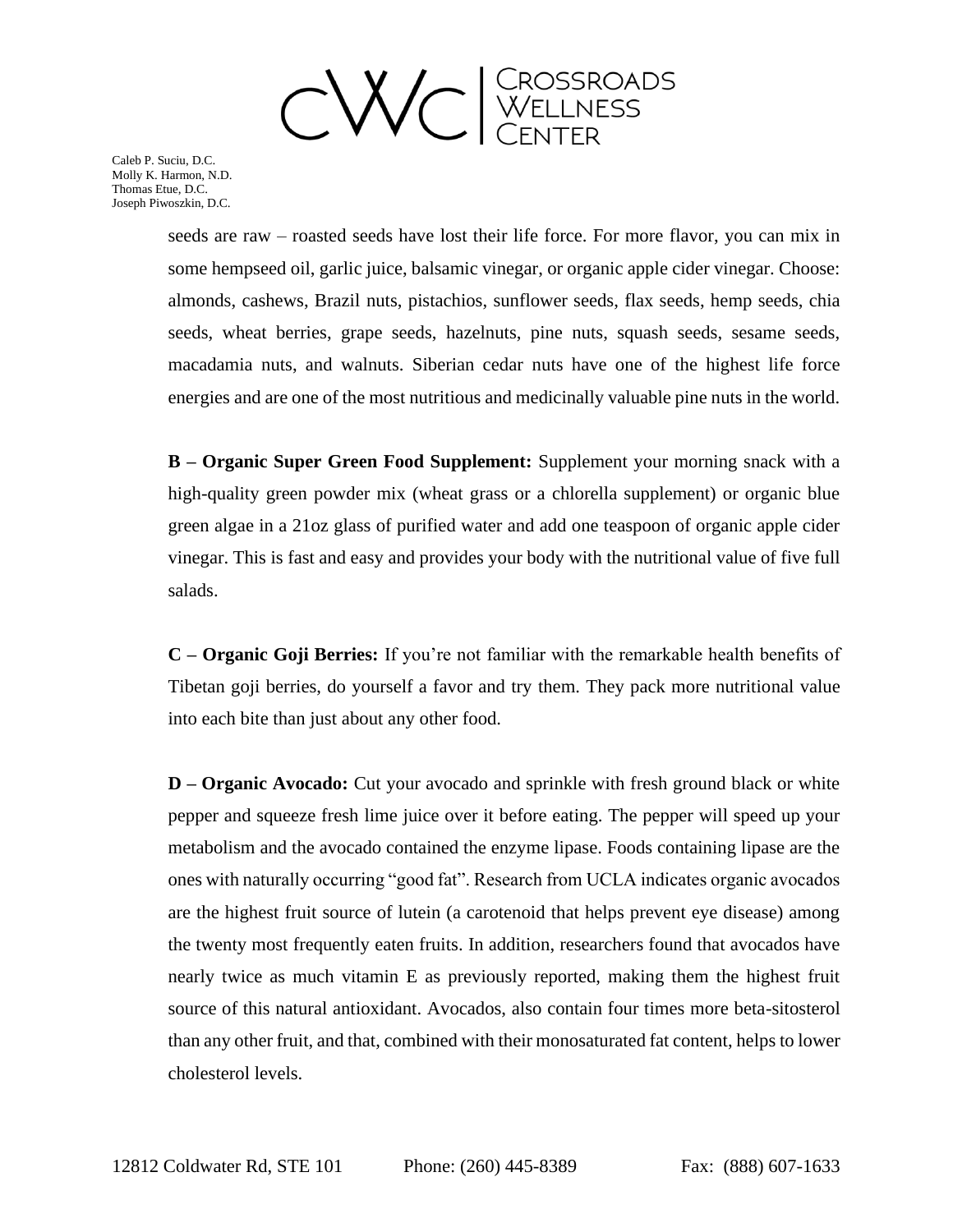

### **Meal #3 of the day: LUNCH**

#### *Time: 11:30am – 1:30pm*

Vegetables + Starches Choose 2-3 alkaline vegetables\* (no acidic ones) and combine with a salad of fresh spinach, mixed lettuce, and greens (such as arugula, beet greens, or kale). Organic salad dressing or a mixture of oil (organic hempseed or olive oil) and organic apple cider vinegar are excellent complements. Select only the red or dark-green leafy types of lettuce. Iceberg-type lettuces are usually hybrids and contain virtually zero nutritional value. Spinach and baby spinach are excellent sources of nutrients and besides that, they taste great in salads. Mix some raw seeds or nuts into the salad for taste.

Choose 2-3 starchy foods from below to accompany your salad: potatoes (red, baked) cooked barley, beans, pumpkin, squash, Ezekiel bread, sprout bread, seven grain bread, whole grain pasta, lentils, millet, oatmeal, sweet potatoes, rice (brown or wild), rye, chickpeas, beets, or cauliflower. It's best to eat your food of choice raw, otherwise slightly steam, boil, or bake. The more you cook food, the less healthy it becomes.

### **Meal #4 of the day: MID-AFTERNOON SNACK**

#### *Time: Halfway between lunch and dinner.*

These options will be the same as your mid-morning snack. Choose A, B, C, D. (For example, you might eat A on Mondays, B on Tuesdays, C on Wednesdays, etc.)

### **Meal #5 of the day: DINNER**

*Time: Between 6:00 – 8:00pm* 

 $Vegetable + Protein + Fat$ 

As with lunch, eat a large fresh vegetable salad (with only alkaline vegetables) before anything else. Mix two tablespoons of organic flaxseed oil, cold-pressed olive oil, hempseed oil, or grape seed oil into your salad. This dressing will provide more flavor as well as the essential fatty acids your body needs. You need to pick one protein source for dinner, and it is best if it is organic. Meat